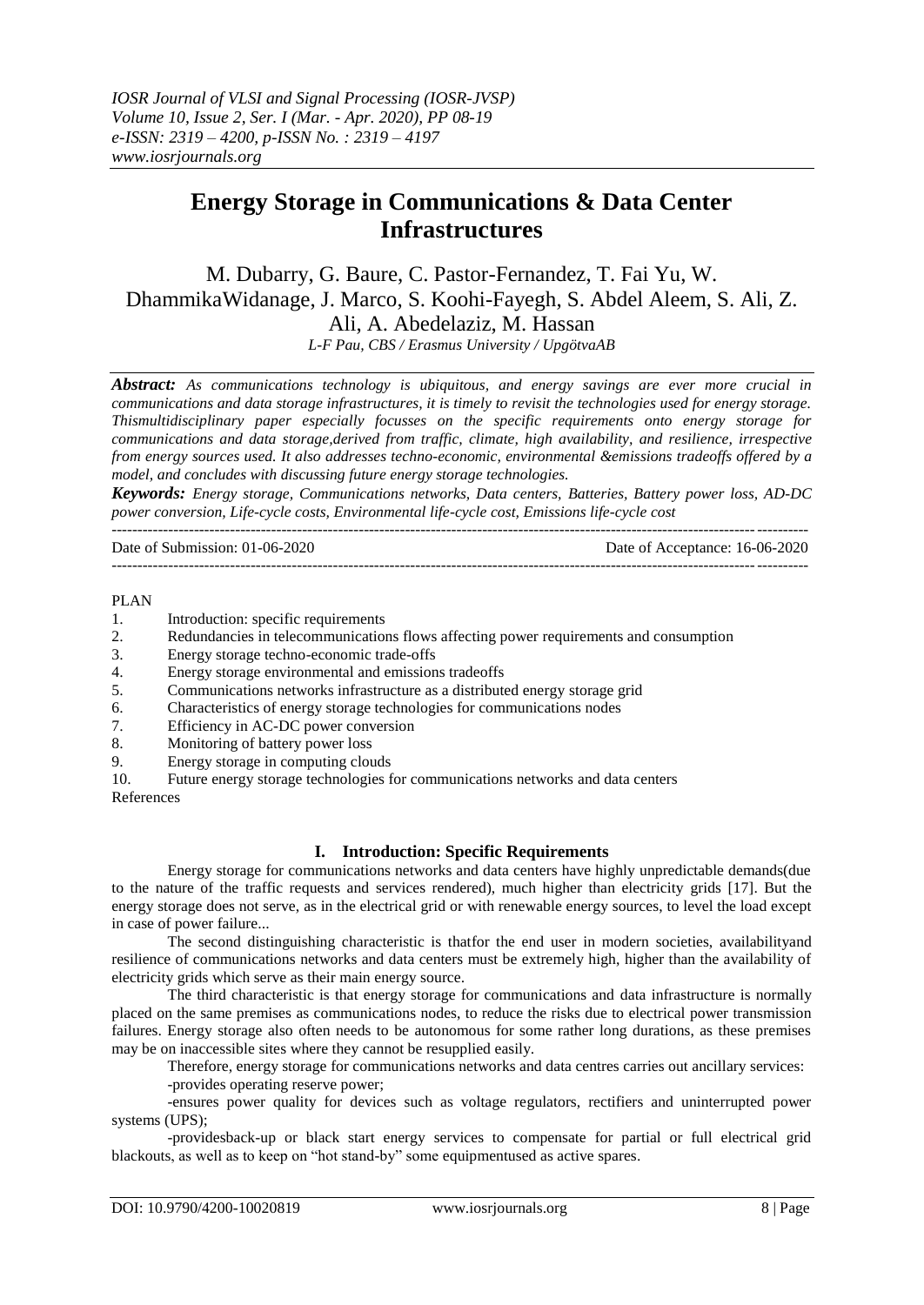As a result, the power injection request from communications nodes can be instantaneous, while the typical discharge time for energy storage for communications and data centers, is in hours or a few days at most, and the power ratings should keep operational the core network or data center infrastructure. The charging times can be longer, corresponding to the periods where the electrical grid is up at full needed capacity. These criteria largely eliminate, by their underlying physical or chemical characteristics, some groups of electricity storage technologies, namely: mechanical storage, thermal storage and chemical storage.

The extent of the above requirements is furthermore driven by at least four fundamental trends. First, wireless 5G infrastructures operating in new spectral bands will rely on a significantly increased number of distributed and central nodes. Secondly, data centers proliferate and must often be localized at sites where cooling and renewable energy sources are available, thus further away from peak traffic locations. Third and importantly, energy savings and efficiency [5,11,23] must be enforced everywhere in energy storage by system architectures & design [3], operating procedures , and technologies, which at first sight would reduce the energy storage capacities, but in fact increase it due to the above mentioned more frequent on/off cycles. Last, while the power grid and content clouds have intrinsic actively managed distributed redundancies, the individual energy storage nodes must be able to operate autonomously for a while if grid or cloud have disruptions.

Table 1 surveys existing energy storage technologies used in communications and data center infrastructures, summarizing technical and operational advantages/ disadvantages, and assessing qualitatively the impact on climate and environment (taking an energy storage system life-cycle emissions and environmental perspective from manufacturing to operations and recycling).

|                         | <b>ADVANTAGES</b>              | <b>DISADVANTAGES</b>           | CLIMATE and                |
|-------------------------|--------------------------------|--------------------------------|----------------------------|
|                         |                                |                                | <b>ENVIRONMENTAL LIFE-</b> |
|                         |                                |                                | <b>CYCLE</b>               |
| Mechanical: Flywheels   | Power density, efficiency,     | High cost, low energy density, | Favorable                  |
|                         | scalability                    | bearing replacements           |                            |
| Electrochemical:        | Independent energy and power   | Cost, balance of system,       | <b>Bad</b>                 |
| Conventionaland Flow    | sizing, scalability            | chemical hazards, lower life-  |                            |
| <b>batteries</b>        |                                | time at high temperatures      |                            |
| Electrochemical: Li-Ion | Efficient, density (energy and | Cost, safety                   | <b>Bad</b>                 |
|                         | power), mobility               |                                |                            |
| Electrical:             | High power density, efficient  | Low energy density, cost       | Favorable                  |
| Supercapacitors         | and fast time response         | (Eur/kWh), voltage changes     |                            |
| Electrical: Li-ion-     | High power density, efficient, | Availability                   | Bad                        |
| polymer                 | cost                           |                                |                            |

Table 1: Established Energy storage Technologies pro's and con's

## **II. Redundancies In Telecommunications Flows Affecting Power Requirements And Consumption**

The high dependability of telecommunications services is mandatory and enshrined in a number of standards, dealing with hardware (originating in so-called Bellcore standards) as well as software (a wide diversity of ITU, ETSI, 3GPP, IETF, CEN-CENELEC standards).But what is furthermore very specific is the very high degree of redundancy triggered by this resilience in the overall handling of communications traffic at all levels: data structures (e.g. ATM cells and IP packets) , channels (e.g. transmission links, radio channels, wavelengths), coding and multiplexing (e.g. checks on all data structures, acknowledgment/resending features), node redundancies (e.g. multiple simultaneous links to the same user equipment from different radio base stations), and hardware design itself (e.g. backplanes, switches, redundant blades, redundant signal processing paths in ASIC's, etc...).This redundancy implies overall a higher level of energy consumption than needed for a simple protocol execution. In turn this higher consumption is only alleviated by temporal and logical energy savings schemes (e.g. dynamic sleep state modes with low traffic, energy efficient routing, etc...). Circuit performances are not energy neutral, and essential are e.g.Peak-to-Average-Power-Ratio (PAPR), Robustness against RF impairments and Doppler, Compatibility with multi-antenna technologies.

One element of the overall redundancy has to do with power management of most critical communications nodes (such as evolved Node-B"s, RAN"s, analytics platforms, switches, routers in packet core, multi-nodes, transmission links [9], authentication servers, application specific servers, etc.)(ETSI), all in response to different failure modes. The node specific power management schemes in general all rely on the following hierarchy:

-"Cold spare" nodes or subsystems, which are functional, tested nodes or subsystems, which are not powered at a given time, but which are connected to the operational system;

-"Hot standby" nodes or subsystems, which are functional tested nodes or subsystems, which are powered at a given time but do not handle real traffic load at that time, and which have undergone prior configuration and boot phases; the nodes or subsystems in general do not have hardware redundancy, although this happens; "hot standby" nodes usually have their own power supplies, independent from the operational

.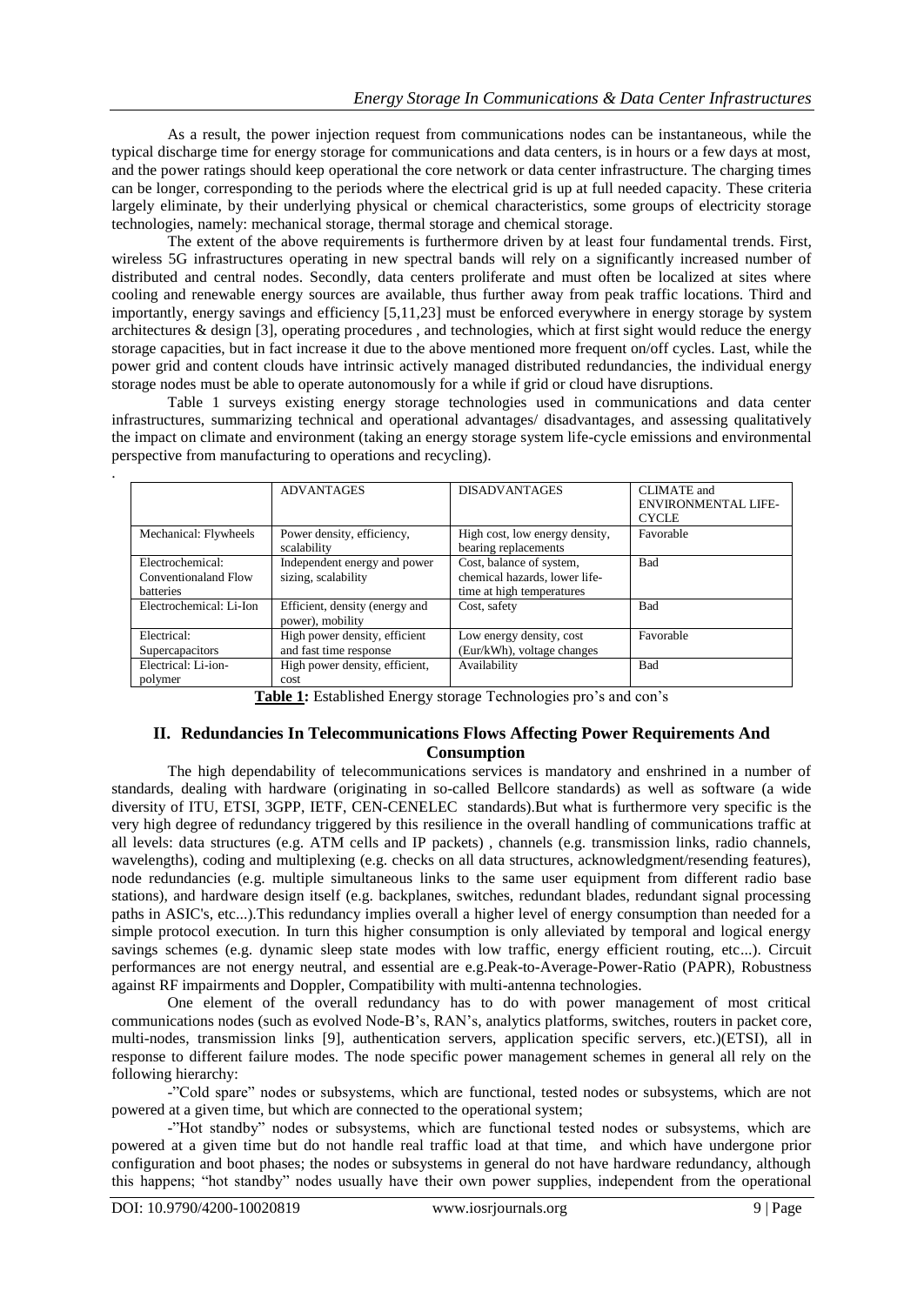power supplies; "hot standby" power systems have often dual redundancy with, on one hand access to a power grid, and on the other to a back-up battery system;

-"Operational" nodes or subsystems, which are functional tested nodes or subsystems, which are powered and handle real traffic load at a given time (including all redundancies in traffic); such systems are always at least double or triple redundant; "operational" nodes always have their own power supplies, with double or triple redundancy: power grid access, local energy sources, and redundant local back-up power systems.

As a result of this default power management hierarchy, one functional capacity at one given node, in effect has eight -fold power supply redundancy, with two-fold at "hot standby" nodes or subsystems, and sixfold redundancy at "operational" nodes or subsystems. Of this factor eight, a factor three in average applies to power storage units, and in effect a factor five if one assumes that local energy sources themselves must have power storage.

## **III. Energy Storage Techno Economic Tradeoffs**

For communications operators and all infrastructure providers, as well as for equipment and terminals suppliers, energy storage technology choices cannot just be on the basis of manufacturing costs, as each time their customer"s interests have to be evaluated. Likewise, for end users of services, and terminals or infrastructure nodes, energy costs to operate these accrue to operating costs and equipment depreciation. Therefore, a key approach to assess techno-economic tradeoffs is the "energy life cycle cost" EnergyLifeCycleCost which expresses the actualized energy costs of an energy storage device(S), from its manufacturing, to its operations, and finally to its dismantling. The actualization by the net present value in term depends on the economic time preference by the user, a notion which is actually decoupled from the technical operational life time of the energy storage device.The energy life cycle costof a given device S depends crucially upon:

-the energy storage device S"s operational lifetime T;

-the vector EnergyCapacity( StorageTechnology $(i,t)$ ) giving the contribution to the device S's total energy capacity at time t from each constituent StorageTechnology(i),  $i=1,...,NT$ echnologies;

-the total manufacturing, assembly and installationcosts of the energy storage device S, which is a function ManufacturingCost (EnergyCapacity(i,0));

-the preventive maintenance, test and safety certification costs MaintenanceCost(t);

-the externally supplied energy recharging, materials resupply and recalibration costs which are specific to each storage technology ResupplyCost(t)=  $\sum$  ResupplyCostTechnology(i,t)

-the total net dismantling cost DismantlingCost(EnergyCapacity(I,T), net of possible materials recycling.

and of course of the exogenous dynamic energy load EnergyLoad(i,t) met by the device S "s energy supply function EnergyCapacity (StorageTechnology(i,t)), both being vectors assumed at equilibrium to be at a static equilibrium:

EnergyLoad(.,t)= K EnergyCapacity(.,t)  $(Eq.1)$ 

Where K is a fixed matrix representing different power distribution schemes inside S (after internal losses).

It is now possible to define the EnergyLifeCycleCost of the device S as :

EnergyLifeCycleCost= ManufacturingCost(EnergyCapacity(i,0)+ DismantlingCost(EnergyCapacity(I  $(T)$ <sup>\*</sup>NPV(T)

 $∫ NPV(t)*$  [ResupplyCost(t)+MaintenanceCost(t)].dt (t=0,...,T) (Eq. 2)

, subject to the constraint (Eq. 1), where NPV(t,r)=  $1/[(1+r)**t]$  is the discounting factor at time t and r is the discounting rate set by the storage system user.

It can be seen that the energy life cycle cost is a complex relation to technologies, as well as to the energy load, reloads and to the maintenance.

EXAMPLE:

*Taking for S a simplerechargeable lead battery of 1,45 Volts, with initial capacity 1000 A.h, with a life time T=500 hours, a typical case has as characteristics:*

*EnergyCapacity(Lead,t)= 1000. exp (-0.02\*t)*

*K=1*

*ManufacturingCost(Lead,0)= 0,50 Euro*

*DismantlingCost(Lead,500)= 0,02 Euro*

 $ResupplyCost(t) = kWhCost(t)*1000(1-exp(-0.02*t))$ 

*MaintenanceCost=0*

*, where kWhCost(t) is the cost per externally resupplied kWh, we get as energy life cycle cost:*

*EnergyLifeCycleCost= 0,50+0,02\*NPV(500,r)+1000\*kWhCost\*∫[NPV(t,r)\*(1-exp(-0,02\*t))].dt (t=0,…,500)* This explicit result demonstrates that the energy life cycle cost depends on the overall energy grid costs over

time, and of the time preference set by the user.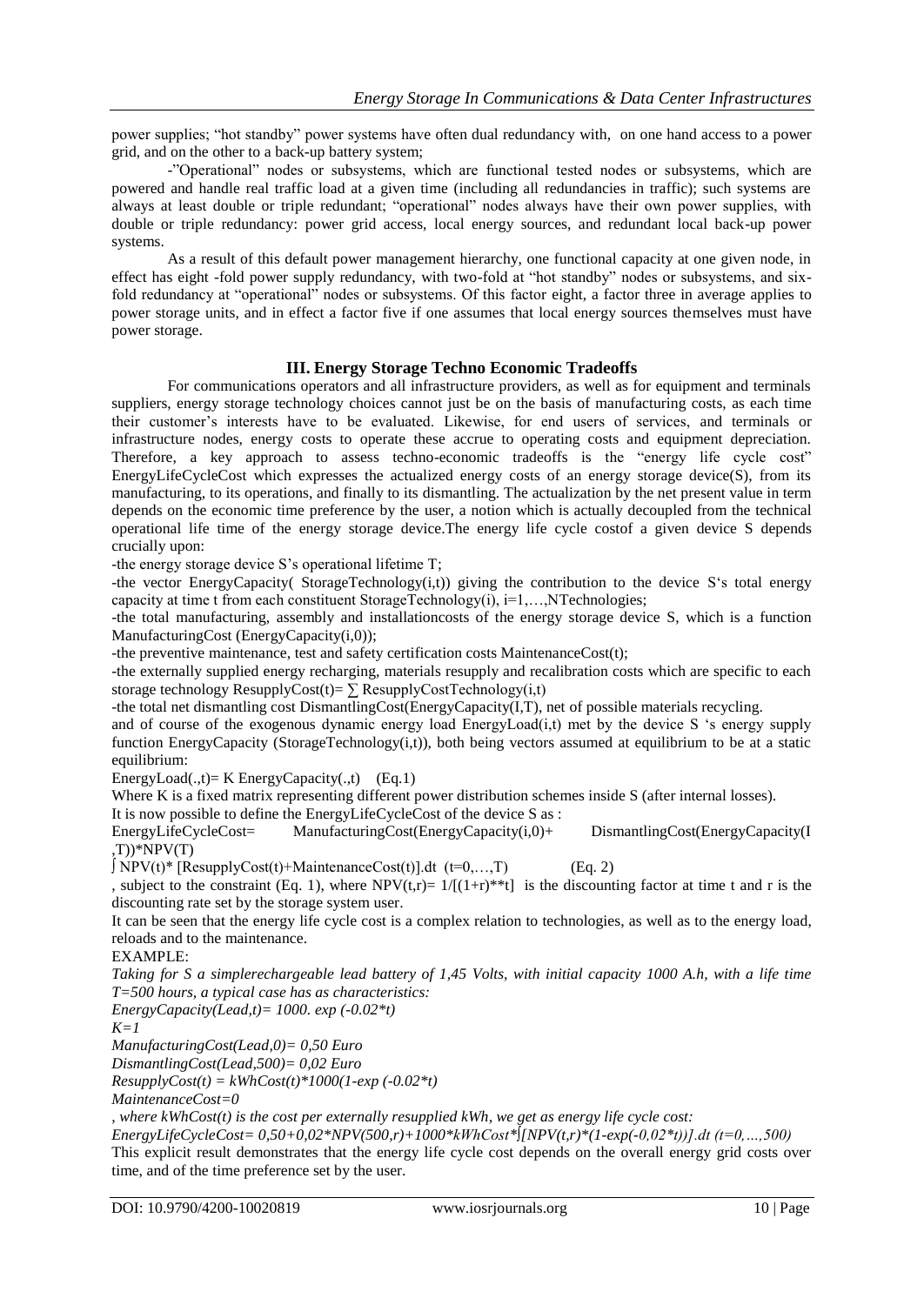The DOE manual [4] provides, for many electrical storage technologies, qualitative and quantitative cost-benefit analyses, but not life cycle costs, with however an emphasis on the needs of electrical power utilities rather than network providers.

## **IV. Energy Storage Environmental And Emissions Tradeoffs**

Additional benefits of the formalism in Section 3., are that it can very easily be adapted to address respectively environmental life cycle effects, and emissions effects. The functions ManufacturingCost, DismantlingCost, ResupplyCost must be replaced by new units and new functions measuring the environmental costs and emissions effects respectively.

For lack of space, the Example of Section 3., has been expanded to determine explicitly the monetary environmental cost, and the CO2 emissions in kg, of the same battery.

## **V. Communications Network Infrastructure As A Distributed Energy Storage Grid**



## eNode-B site energy

**Figure 1:** Overall energy distribution architecture of a 4G wireless network e-Node-B base station; the connection to the direct power grid, and localized diesel generatorare shown on the left, and localized possible renewable energy sources are shown on the right.

Converged communications networks serve users with a range of communications services which generate traffic carried through communications nodes, links, servers and data centers, each of which needs energy to operate and to carry this traffic further in the network. A few studies and models have characterized the relation between service mix, service demands, energy consumed in the networks, and CO2 emissions [15].

Most requirements fall in the range of module level system power ratings of 100-1000 kW, for long lasting operations. According to the DOE categorization by capacity and usage duration, the relevant existing energy storage technologies are therefore: flow batteries (Zn-Cl, Zn-Air, Zn-Br), advanced lead-acid VRLA batteries (valve regulated lead acid) [14], with new technologies underway also. Ni-Cd batteries offer replacements to the previous ones when limited space is available, or when over 35-degreeCelsius temperature environments apply. However, as discussed, high dependability telecommunications service requirements put specific constraints.Lead-acid batteries are used for this purpose today, but they are toxic and require air- -conditioning to avoid deterioration in some climates, raising costs.

Many zinc-bromine flow batteries must be dismissed due to the extremely corrosive nature of the elemental bromine electrolyte; life time is therefore only dependent on the number of times the system has been operational, and not on load. Zinc-air batteries cannot be recharged many times due to the cessation of the oxidation reaction; the technology however still holds potential because of its low capital cost.

Fuel cells for distributed generation/cogeneration running on natural gas have been considered, but their low efficiency (about 35-40 %), moderate capacity per cell (1-5 kW), and high costs, have disqualified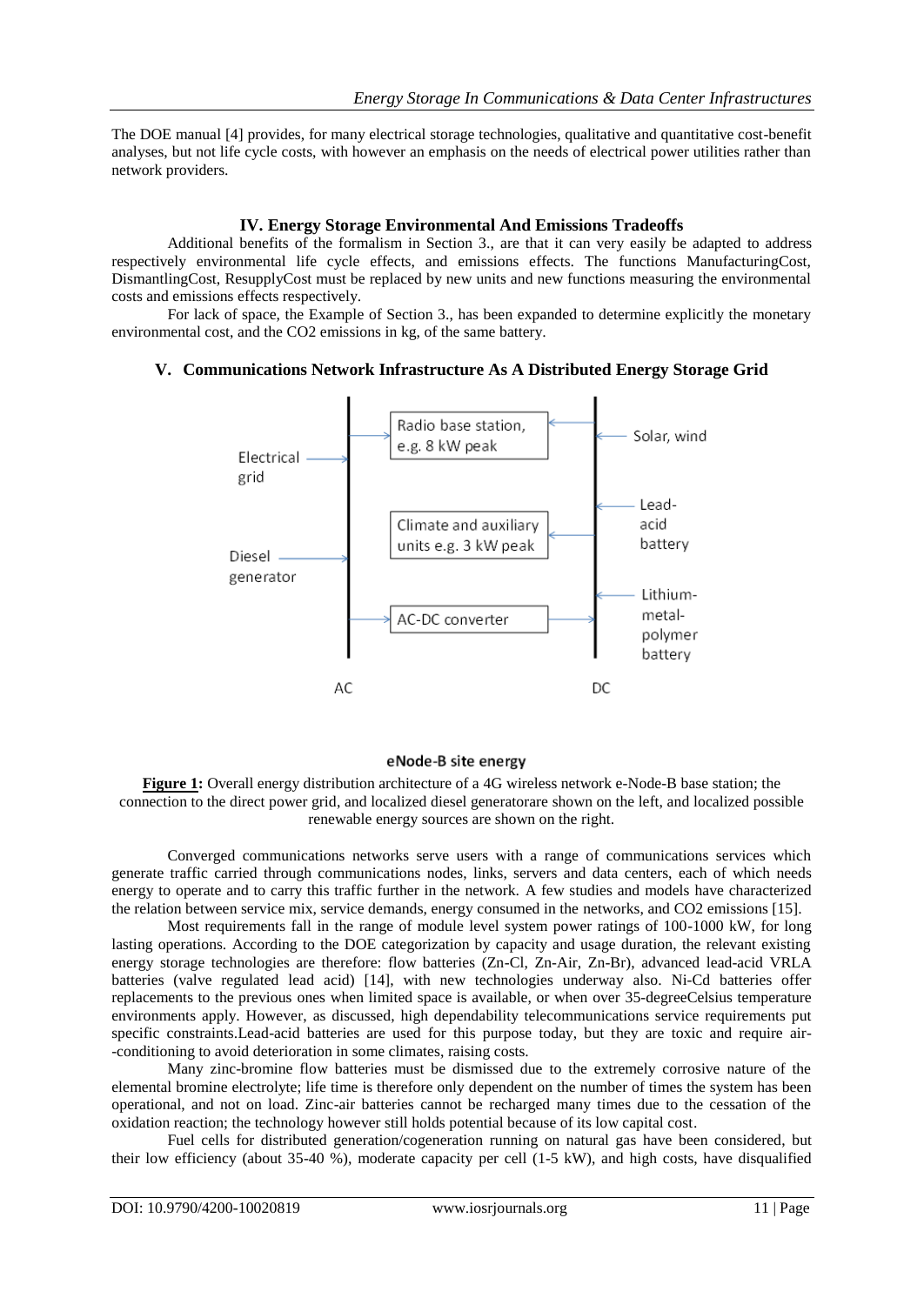them until now for telecommunications use. One experiment is reported by Verizon in Garden City, NY for a central switch (EPA).

The dominant energy sources for communications network infrastructure, are therefore:

-electrical grid, with a local backup source for whenever the grid is not available;

-diesel fuel generators (which can operate 2-3 hours a day); their operation, resupply and maintenance [13] is costly, and accounts typically for 35 % of the total cost of ownership of a base station [3]; such generators are to be phased out due to climate regulations, but the fact is that there are a big help;

-intermittent localized renewable energy sources (mostly solar, wind);

-energy storage batteries, which are in general scaled so that the communications network site can be operated on batteries 75 % of the time.

As a consequence of the communications or content distribution service dynamics, the traffic load is dynamic, so the energy needs of each node are the sum of three components:

-the static traffic load independent node operating energy (including boot time energy)

-the dynamic traffic load dependent node operating energy, with its time constants sometimes due to communications buffering and delays

-the more slowly changing backup energy needs required by "hot" activated stand-by subsystems, spares and data storage.

Whenever it is initially not possible by design to separate these three types of energy demand patterns, one should aim for sucha decomposition by locating correspondingly the power meters or other energy consumption measurements. Such an analysis would reveal that typically 50 % of all4G network sites carry only 15 % of the total traffic, while 5 % of the sites carry 20 % of the traffic. See also comparable data in [10]. It would also show that a 5G central base station , and before that a 4G macro base station, consume about twice as much power at full load compared with the load when no user data are being transmitted (Project EARTH).Although industry, driven by circuit switching concepts, tended to design energy storage systems based on peak traffic loads, with 5G , cloud services and Internet, energy consumption is in fact dictated by how well an eNode-B performs at low traffic load.

EXAMPLE

*Whereas the complexity of 4 th and 5 th generation public wireless networks has rendered very tight the integration into so-called eNode-B's (or Enhanced eNode-Bs)(Figure 2) , of the different functionalities of what used in 3G to be called a "base station" (Figure 3), we will illustrate the above point by a simplified illustration. A typical eNode-B (macro) consumes 5-14 kWh of electricity, with typically 65 % due to the electronics and 35 % to climate & auxiliary equipment.*

The three energy supply or storage technologies considered are:

-lead batteries, placed on eNode-B premises, associated sometimes to a diesel fuel powered generator

-electrical grid, supplying the eNode-B

-a localizedrenewable energy source (solar, wind)

, in that the last two are equipped with inverters or transformers to resupply the first.

The following modules have by and large a mostly static traffic load independent operating energy demand: the MIMO transceivers and the radio frontends with their power amplifiers, the radio management, as well as the backend interface to the transmission network.

The following modules have by and large a mostly highly dynamic traffic load dependent operating energy demand: evolved packet system (EPC), IP header compression/decompression, mobile management entity selection of attach of the user equipments, inter eNode-B interface, user data routing, etc...

Require backup energy,"hot" standby items such as: switches, router blades, and transmission gateways, as well as clocks and remote operations & maintenance subsystems.

DC power and storage systems can lower the total cost of ownership of 4G/5G networks.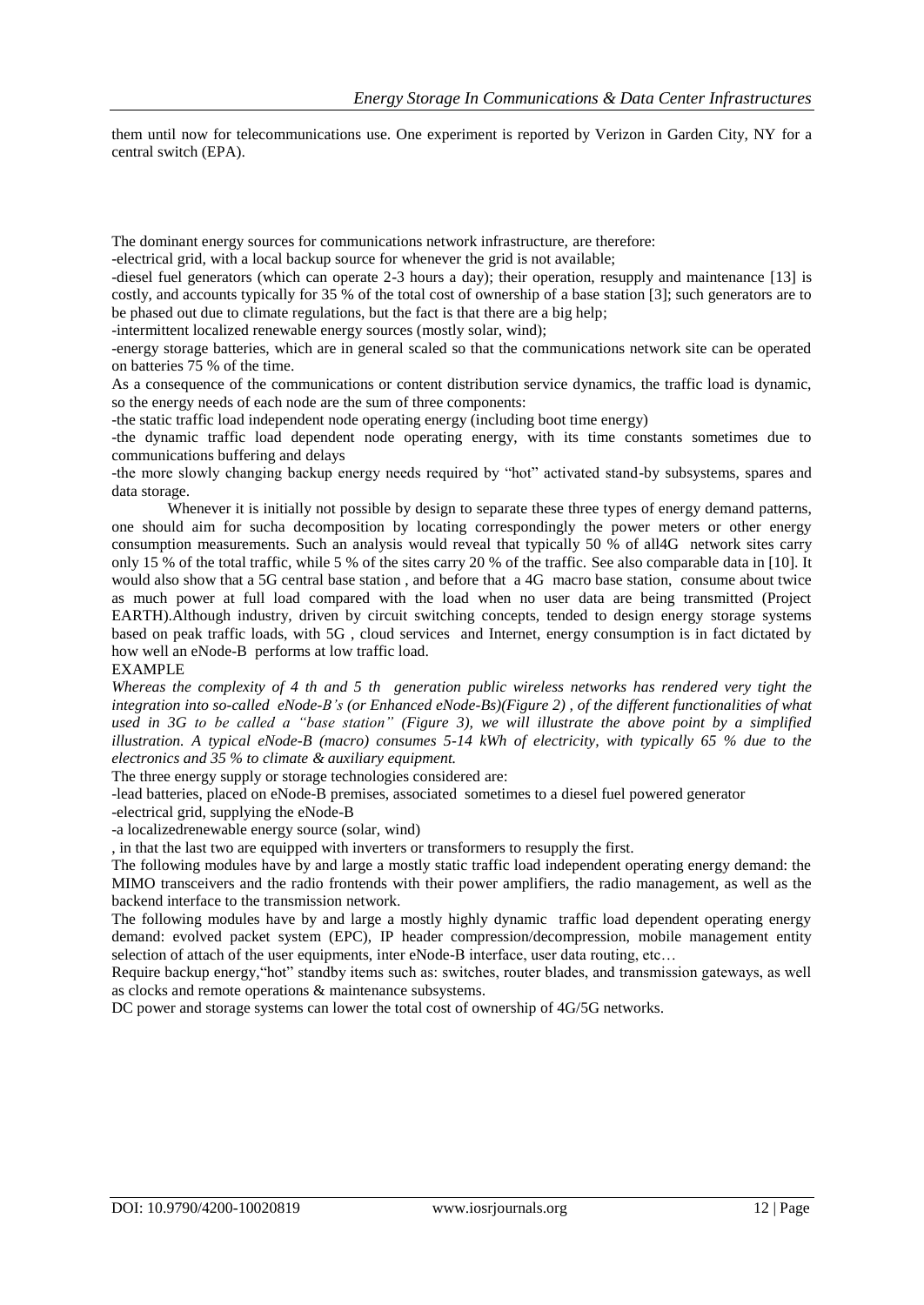

## SIMPLIFIED LTE ARCHITECTURE

eNodeB: Evolved node-B AGE: Access gateway entity EPC: Enhanced packet core IMS: IP Multimedia system PCRF: Policy and charging function HSS: Home subscriber server MME: Mobile management entity SAE: System architecture evolution

**Figure 2:** Simplified 4G wireless network infrastructure, with corresponding node acronyms

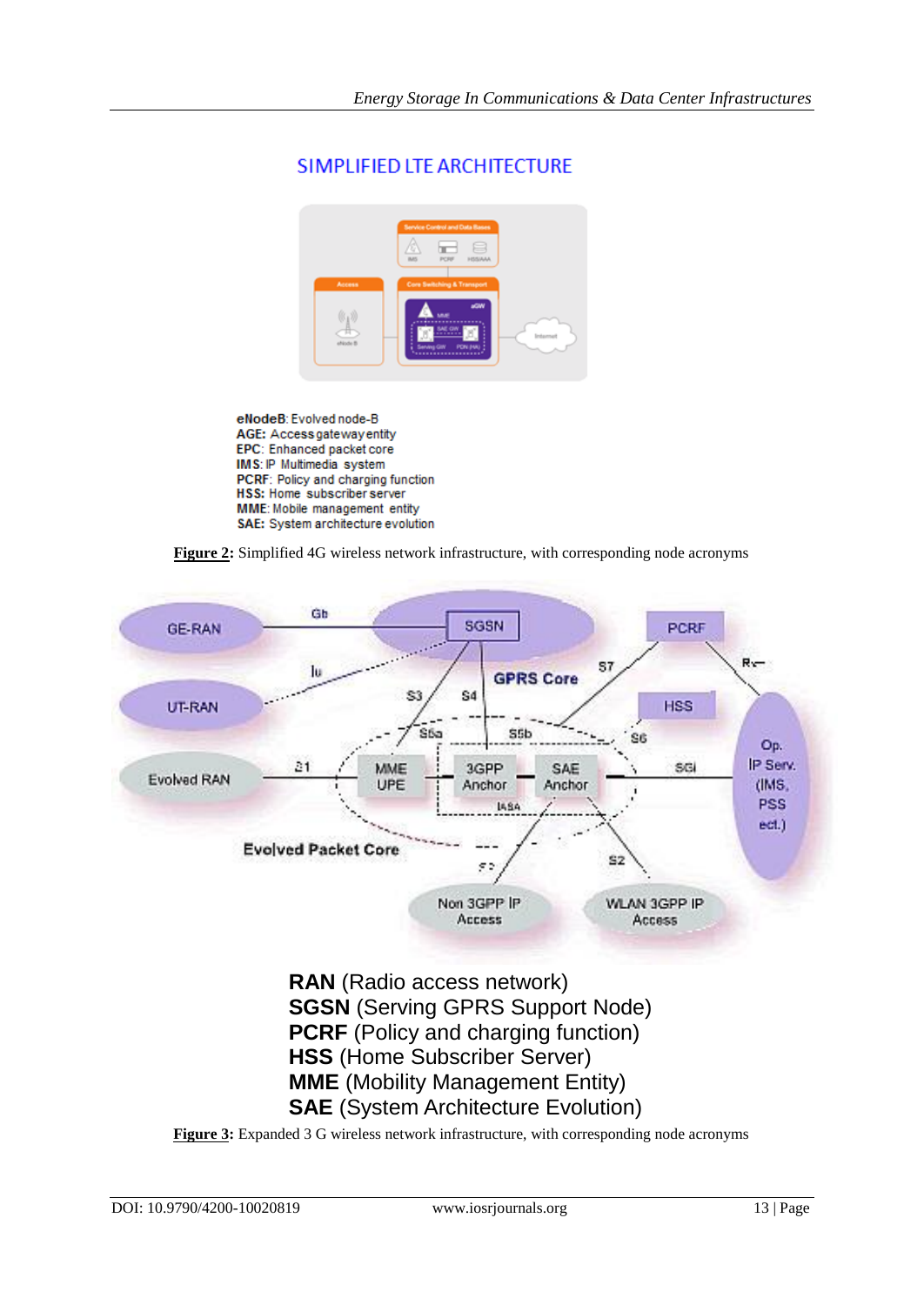## **VI. Characteristics Of Energy Storage Technologies For Communications Nodes**

Communications carriers spentin 2017 an estimated \$36 billion globally on energy expense to keep wirelessbase stations online. That includes \$21.9 billion in grid power, according to ABIResearch, and another \$14.6 million in gasoline and diesel for gen-sets according to theGSMA. These costs have grown rapidly recently, as, on one hand, energy prices have climbed, and, next, because of the proliferation of wireless base stations, DSLAM units and routers. In addition, it is unknown how much OTT operators also spent on their networks and data centers.

Energy storage systems for communications networks almost always include enclosures &cabinets compliant with that industry"s environmental and interconnect standards. The power output levels range from 2kW to sometimes above 60 kW. The typical DC voltage is 48V, but with instances at 12  $\dot{V}$ , 24 V, 60 V, 110 V, 125 V and 220 V. Next to energy storage, typical components are rectifiers, converters, chargers, inverters, power distribution bays, and monitoring. Typical design standards are IEC 60950-1, UL 60950-1, ETS EN 300 019-2-1 Class 1.2, ETS EN 300 019-2-2 Class 2.3 ETS, EN 300 019-2-3 Class 3.2., IEC 60623, Telcordia GR-3020, and NF C 15-100. Regarding safety of the power storage some of the applicable standards are: EN 50272- 2/ IEC 62485-2, UL 94 VO, UL 189, Telcordia GR 63 NEBS Level 3. For electromagnetic compatibility some of the standards are: EN 61000-6-1, EN 61000-6-2, EN 61000-6-3, EN 61000-6-4, ETSI EN 300 386 V.1.3.1 (telecommunication network), Telcordia GR 1089 NEBS Level 3. All these standards aim at maximizing dependability, reducing fires, and covering the large environmental deployment conditions.

| <b>TYPICAL</b>                          | <b>LEAD ACID</b><br><b>BATTERY</b><br><b>STORAGE</b>    | Ni-Cd<br>batteries                                                                | Lithium<br>Metal<br>Polymer<br>(LMP)<br><b>BATTERY</b>                                 | Flywheels                                               | Diesel power<br>generators 20<br>$kVA$ $(*)$ | Solar<br>Inverters $(*)$          |
|-----------------------------------------|---------------------------------------------------------|-----------------------------------------------------------------------------------|----------------------------------------------------------------------------------------|---------------------------------------------------------|----------------------------------------------|-----------------------------------|
| Input nominal AC<br>voltage range       | 185-250 V<br>single phase                               | $1,38-1,42$ V /<br>cell (float<br>voltage)                                        |                                                                                        |                                                         |                                              | 900V                              |
| Frequency                               | 45-66 Hz                                                |                                                                                   |                                                                                        |                                                         |                                              |                                   |
| Max AC input<br>current                 | 20A                                                     |                                                                                   |                                                                                        |                                                         |                                              | 20A                               |
| Output nominal<br>DC power              | 2500 W                                                  |                                                                                   |                                                                                        | With frequency<br>regulation                            |                                              | 6000 W                            |
| Output DC<br>voltage range<br>(cabinet) | 48 (or 24) V<br>(DC)                                    | 48 (or 24) V;<br>$1,20 \text{ V}$ /cell                                           | 410 V                                                                                  |                                                         |                                              |                                   |
| Max DC output<br>current                | 8.7 A                                                   |                                                                                   |                                                                                        |                                                         |                                              | 8,7A                              |
| Efficiency                              | 70-96 %                                                 | 85 %                                                                              |                                                                                        | 70-95 %                                                 |                                              | 98 %                              |
| No load<br>consumption                  | < 20 W                                                  |                                                                                   |                                                                                        |                                                         |                                              | N/A                               |
| Standby<br>consumption                  | $< 2 W$                                                 |                                                                                   |                                                                                        |                                                         |                                              | < 2 W                             |
| Energy capacity<br>(cabinet)            | 2,4-18 kWh                                              |                                                                                   | 30 kWh<br>$(\text{peak } 45)$<br>kWh for 45<br>seconds)                                | 0,1 MW or 0,001<br><b>MW</b>                            | 1500-15 000<br>W                             | 16 900 Wh                         |
| Nominal rated<br>capacity               | Up to 200 Ah<br>by battery and<br>1200 Ah by<br>cabinet | 75-185 Ah                                                                         |                                                                                        |                                                         |                                              |                                   |
| Lifetime                                | 5000 cycles, or<br>$3-10$ years                         | 20 years at 25<br>degrees C;<br>discharge<br>time about 24<br>h (optimal: 8<br>h) | 10 years                                                                               | 20 years; 100 000<br>full<br>charge/discharge<br>cycles |                                              |                                   |
| Dimensions                              | 600 x 600 x up<br>to 1800 mm                            |                                                                                   | 30000 cm3                                                                              |                                                         |                                              | $600 \times 500 \times$<br>300 mm |
| Weight                                  | $40$ kg                                                 | $25$ kg                                                                           | 300 kg                                                                                 |                                                         |                                              | 40 kg                             |
| Specific Energy<br>density              | 30-50 Wh/1                                              | 95 Wh/l                                                                           | 110 Wh/1                                                                               | 20-80 Wh/1                                              |                                              |                                   |
| Power density                           | 75-300 W/kg                                             |                                                                                   |                                                                                        |                                                         |                                              |                                   |
| Operating<br>temperature                | $-25$ to $+50$<br>degrees C                             | $-20$ to $+65$<br>degrees C                                                       | $-20$ to $+160$<br>degree C<br>(but<br>internals at<br>$60-80$ degree<br>$\mathcal{C}$ |                                                         |                                              | $-20$ to $+60$<br>degree C        |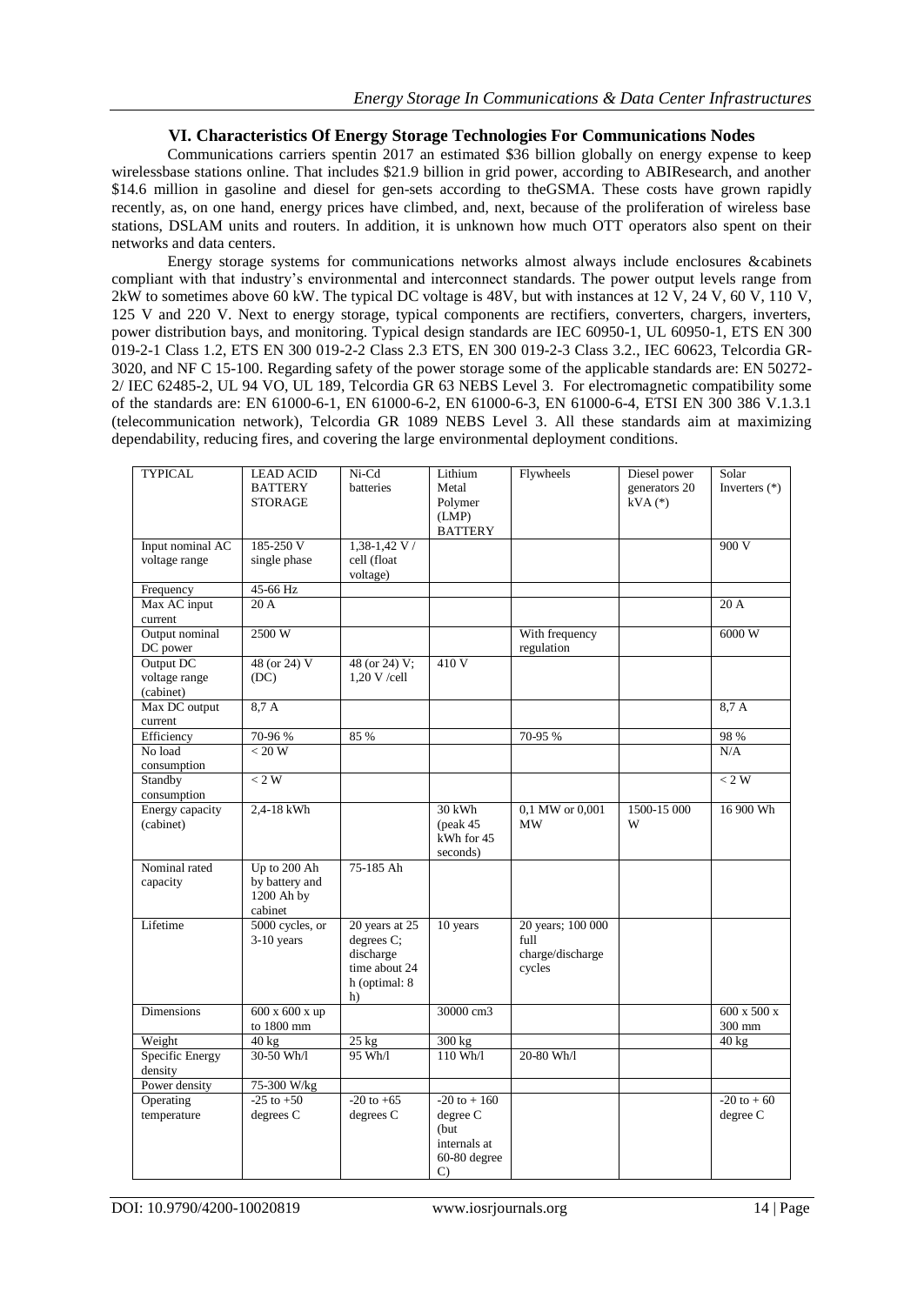| Memory effect    | Small       |               | None                   |            | None |
|------------------|-------------|---------------|------------------------|------------|------|
| Load cycle       |             | 24 h at 1,42- | 8 hours (16)           |            |      |
| duration         |             | 1,47 V        | A load                 |            |      |
|                  |             |               | current), or 4         |            |      |
|                  |             |               | hours $(32 \text{ A})$ |            |      |
|                  |             |               | load current)          |            |      |
| Self discharge   | $0,03-0,3%$ |               |                        | Min 1,3 %  |      |
|                  | energy/day  |               |                        | energy/day |      |
| Estimated energy |             |               | 1400                   |            |      |
| supply cost      |             |               | USD/kWh                |            |      |
|                  |             |               | compared to            |            |      |
|                  |             |               | 1000                   |            |      |
|                  |             |               | USD/kWh                |            |      |
|                  |             |               | for Li-Ion             |            |      |

**Table 2:** Typical characteristics in 2017 of different energy storage technologies used in communications network nodes ; these data have been collected from datasheets of about 15 different vendors, and represent only state-of-the art ranges for commercial products; the last two columns (\*) provide data on on-site energy sources used in same cases (diesel power generators, and solar inverters).

Hybrid systems are very rarely used in communications, because of liability and environmental testing issues [8]. Also,the maintenance of hybrid systems, esp. often remote diagnostics, raises organizational responsibility issues.

Most communications battery sizing calculations are based on an estimated Ah requirement, taking the ratio of the stand-by time required in hours, by the Ah capacity per cell/string. Dependent on the battery design, more complex calculations are possible. These advanced methods increase the number of cells/ strings required taking an aging factor into account (e.g. 1,25), and adjustment of the load current in A from the nominal value. Examples of on-line battery sizing programs are provided by EnerSys[21] and Total / SAFT [22].

The storage and energy source systems must be designed for reliability and environmental risks, associated with packaging technology and suitable enclosures. Most systems powering communications infrastructure nodes must achieve MTBF greater than 300 000 hours (or a 87 % probability of operating for 5 years without a failure). This can only be achieved by (N+1) parallel redundancy and stand-by units, including for energy storage., and by modular designs of thereof. The telecommunications environmental operating ranges as set forth e.g. in the so-called NEBS Telcordia standards (IEC-68-2-XX, ETSI-300132-2, IEC-61204-7), usually also require air conditioning solutions; as the energy systems are mostly DC powered, during generator or renewable source drop out, the batteries continue to supply also the cooling inside the cabinets which assist in maintaining the storage life, thus reducing overall replacement and maintenance costs.

## **VII. Efficiency In Ac-Dc Power Rectifier Conversion**

The efficiency of AC-DC power rectifiers is defined as the ratio of the DC output in Watts to the load, divided by the AC input in Watts. The loss is mostly converted to heat. The loss of efficiency also converts into costs; e.g. a 10 % conversion inefficiency on a 1 kW AC input converts into approx.100 Euros (2017) assuming a 0,10 Euro/kWh energy cost. In a typical communication node, energy losses from a battery system are 3000 kWh/year, while rectifier conversion inefficiencies can reach 18 000 kWh/year.

This loss exists, whether the power storage is in batteries, or the energy supply comes from renewable intermittent energy sources (solar, wind), as these hybrid sources always integrate backup storage, and switching control systems between energy sources, some of which are AC while other are DC.

By letting a controller optimize both over time and energy loads, the total energy costs, while taking AC-DC conversion efficiencies into account, allows an operator to make significant operating expense savings without affecting network dependability.

As communications nodes themselves are distributed systems, DC-DC converters are needed also to provide on-board solutions in distributed power architectures for internetworking (typically between 36 and 75 V DC, with outputs up to 80 A / 128 W) [6].

Power excursion must be minimized in all communications systems for different reasons. One reason is the fact that the electronic, radio, and computing components in the communications nodes require stable voltage and supply; this is not easy to implement across all the environmental operational envelope, leading in rare instances to the use of hybrid solutions, and, in the future, to reliance on power storage using graphene or carbon nanotubes.

## **VIII. Monitoring Of Battery Capacity Loss**

Second-usage batteries can be used in boot and buffering mode for "hot standby" nodes and subsystems. But because extreme dependability is expected from communications networks, special measures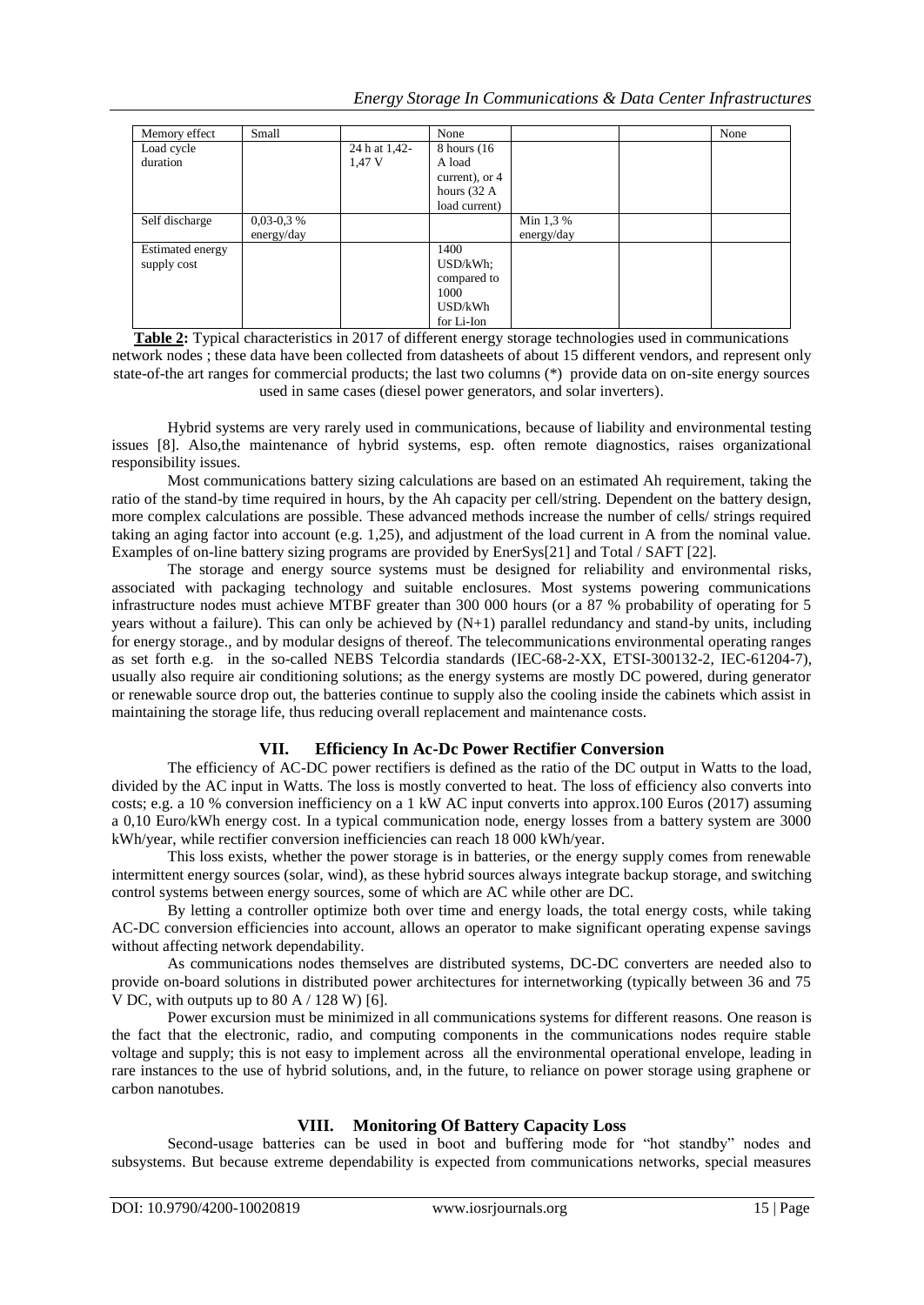must be implemented on first and second-usage batteries to monitor capacity loss, in addition to other traffic related monitoring taking place (see Section 2).

Regarding the typical lead-acid batteries, there is no certain method to predict their capacity [1]; therefore, capacity tests must be carried out using the manufacturers discharge tables. A capacity test implies that the battery needs to be disconnected from the load, and a back-up unit connected. However, tools exist to identify failing cells while the battery is online:

-measurement of a large deviation >25 % in the battery impedance, conductance or DC resistance, from the initial value; it is noted that within a batch of batteries, these values may deviate +/- 10 % under normal conditions;



**Figure 4:** Battery discharge profile with time for capacity and resistance

-partial discharge test, by lowering the rectifier float voltage below the open circuit voltage, and discharging the battery with the connected load current;

-battery intercell cell temperature recording: the higher the temperature, the faster the chemical reaction in the cells, and thus also corrosion; the rule of thumb is that for every 10-degreeCelsius rise in temperature, the operational life of the battery is reduced by half. A 3-degreeCelsius temperature difference between cells indicates a possible cell failure;

-battery voltage comparison to midpoint voltage.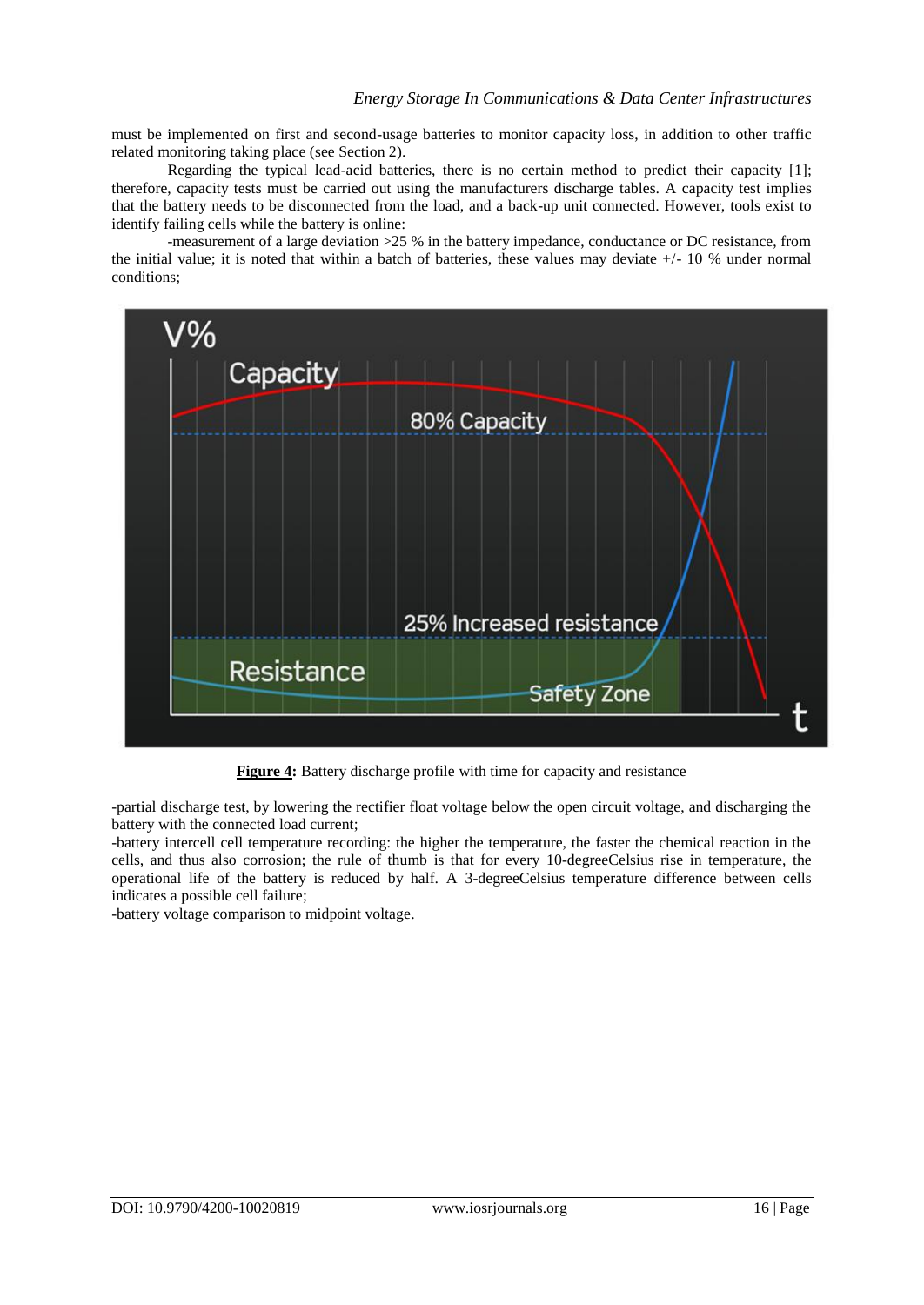

**Figure 5:** Battery cabinet discharge profile in view of a failed cell

#### **IX. Energy Storage In Computing Clouds**

Data centers serving computing, media distribution, as well as cloud storage needs, have very high energy consumptions to operate computers, local area networks, disk storage units, communications network interfaces, as well as cooling equipment [2,16]. To a very large extent, data centers operate on the electrical power grid, with instances of own renewable or non-renewable power plants. Uninterruptible power supplies (UPS) and transformers are also widely used. The largest energy savings come from new computing and storage devices & architectures, virtualization, power-down schemes, and from more efficient building & cooling solutions [18].

The computer industry uses other definitions than electro technical engineering to characterize energy density [19]:

-Power density: Power of a given set of equipment divided by a given area of floor space. Confusion often arises when discussing power use in data centers if these terms are not accurately defined.

-Computer power density: Power drawn by the computer equipment divided by the computer room floor area.

-Building power density: Total power drawn by the building divided by the total floor area of the building.

-Total computer room power density: Power drawn by the computer equipment and all supporting equipment such as PDU's, UPS's, HVAC, and lighting divided by the computer room floor area.

-Power usage effectiveness: Defined as the ratio of total data center energy use, to total IT equipment energy use; taking only critical IT equipment use from servers, a total power/critical load ratio can be further defined (with typical best practice values around 1,8).

Back-up energy storage, also called emergency backup power, is limited to battery storage and in rare cases to diesel generators. Some experiments have also been made using fuel cell banks of 200 kW running on natural gas (EPA).

In data centers, and in proportion to IT equipment energy use (scaled at 1), UPS losses represent 0.2, transformer losses represent 0,05, and chillers/air cons represent 0,3 [18].

#### **X. Futureenergy Storage Technologies For Communications Networks And Data Centers**

This Section reviews promising energy storage technologies which may meet the specific requirements of communications networks and data centers.

10.1. DC picogrids

An increasing number of network nodes operate on DC and providing uninterrupted power supply (UPS) to them through outages requires two conversions: first from the main energy storage (DC battery) to AC, and then from AC to the DC inputs required bythe specific node subsystems. Adding energy storage locally to each subsystem and managing it as an intelligent picogrid can lead to higher efficiency and lower costs [7]. The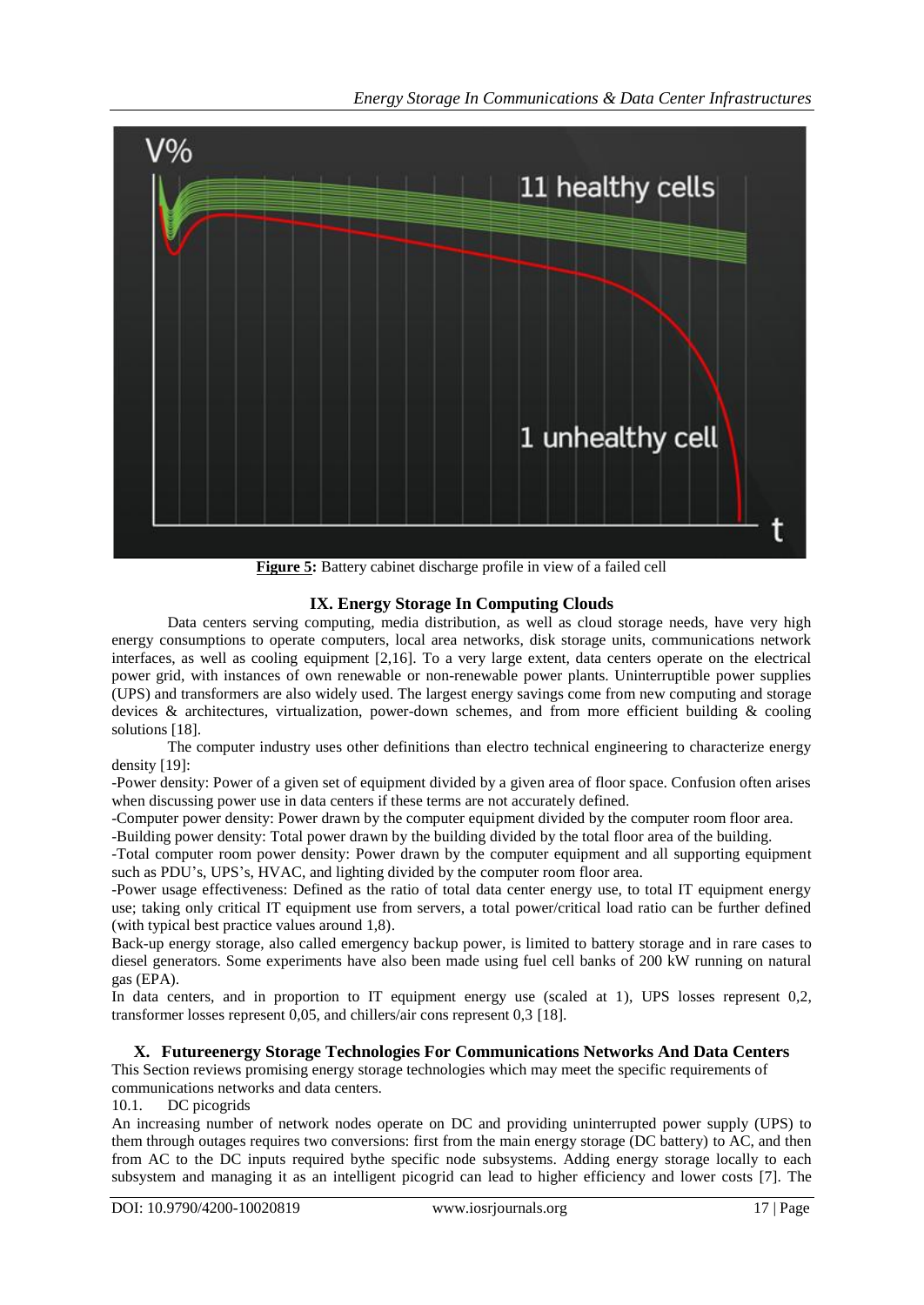picogrid should not draw power from the UPS"s battery but should charge from the electricity grid when available. This can be carried out as the AC distribution from the electrical grid is sufficiently different compared to an AC UPS or a diesel generator, that a hidden Markov model for state estimation can discriminate between those two using line voltage and frequency measurements.

The dominant energy storage components in picogrids are 200-2000 kW lithium-ion batteries in modular cells, or zinc bromide flow batteries, or nickel-manganese-cobalt batteries, because of the need to provide frequency regulation and capacity services in view of grid stabilization (DOE Projects).

| Microgrid use                          | Lead-acid                    | Lithium-Ion                        | Li-Ion capacitor         |
|----------------------------------------|------------------------------|------------------------------------|--------------------------|
| Energy density (energy<br>capacity)    | $20 \text{ Wh/kg}$           | 60-400 Wh/kg                       | 8 Wh/kg                  |
| Power density (instantaneous<br>power) | 40 W/kg                      | 2000-8000 W/kg                     | 2200 W/kg                |
| Nominal voltage                        | 12V                          | 22 V cabinet<br>$(2,7-4,2 V/cell)$ | 3.8 V                    |
| Nominal capacity                       | 12000 Wh                     | 1700 Wh                            | $2.7$ Wh                 |
| Max current discharge                  | 600A                         | 300 A                              | 450 A (continuous 150 A) |
| Maximum current charge                 | 300 A                        | 225A                               |                          |
| Operating temperature                  | $0-40$ degrees C             | $-20$ to $+50$ degrees C           | $-15$ to 80 degree C     |
| Storage duration                       |                              | $1$ min- $8$ h                     |                          |
| Efficiency                             | 70-96 %                      | 85-98 %                            |                          |
| Self-discharge                         | $0.03 - 0.3 %$<br>energy/day | $0.1 - 0.3$ % energy/day           |                          |

**Table 3:** Energy storage technologies for picogrids

#### 10.2. New flow batteries

Iron-chromium flow stacked cell batteries (250 kW), with two electrolyte solutions, areenvisaged thanks to their expandability, and lower cost than lithium-ion batteries, andbecause they do not have the risks of zinc-bromide. The costs are claimed to be around 180 Eur/kWh (EnerVault), but membrane lifetime is uncertain.

10.3. Liquid metal batteries

These are large units of 2 MWh,with molten electrodes, with long lifetime and high lasting efficiency (98 % after 10 000 charge/discharge cycles), and small volumes. Tests are carried out by Ambri.

#### 10.4. Carbon nanotubes

Hydrous ruthenium oxide (RuO2) nanoparticles, modified by carbon nanotubes (CNT) and graphene foam as the electrode material for the supercapacitor, offer longer term potential [20]. They use electrodes in an aqueous electrolyte. The combination operates safely, but also provides a higher power density (40 Wh/kg) than what today's commercially available supercapacitors can give. This design merges the supercapacitor's high conductivity and pseudo-capacitor's high specific capacitance.

10.5. Use of graphene electrodes

Co(OH)2/ GNS-K3Fe(CN)6-KOH ultracapacitive graphene electrodes combined with suitable electrolyte (Reference) , with an announced 7514 Fg(-1) specific capacitance, over 100% coulombic efficiency , and long term cycling stability(capacity retention of 75 % after 20 000 continuous charge-discharge cycles) [24] , pave the way for use in high environmental envelope super capacitor storage systems used in communications systems. Such super capacitorswith graphene electrodes are claimed to have aspecific energy of 5-10 Wh/kg (comparable to LiB), with layered assembly techniques [25]. They will fit, with their redundant power storage units, into the low volumes of wireless bases stations.

#### 10.6. Hydrogen fuel cells

Fuel cells have been considered for a long time for a possible use in communications networks but were often dismissed due to very high costs and insufficient environmental operating envelope. However, research in the automotive sector may change this perspective. Recently, some start-up"s have been producing ultra-light compact hydrogen fuel cells for IT use [26].

#### **References**

- [1]. G. Hedlund, Monitoring of lead acid batteries, ELTEK White paper, 19/12/201[3 www.eltek.com](http://www.eltek.com/)
- [2]. R.R. Schmidt, H. Shaukatullah, Computer and telecommunications equipment room cooling: a review of literature, Proc. 8 th Intersociety conference on thermal and thermo mechanical phenomena in electronic systems, 2002, 751-766,Publ. by IEEE, DOI: <http://dx.doi.org/10.1109/ITHERM.2002.1012531>
- [3]. ETSI ,5G PPP Architecture Working Group: View on 5G Architecture, [https://5g-ppp.eu/wp-content/uploads/2014/02/5G-PPP-5G-](https://5g-ppp.eu/wp-content/uploads/2014/02/5G-PPP-5G-Architecture-WP-For-public-consultation.pdf)[Architecture-WP-For-public-consultation.pdf](https://5g-ppp.eu/wp-content/uploads/2014/02/5G-PPP-5G-Architecture-WP-For-public-consultation.pdf)
- [4]. DOE/EPRI 2013 Electricity storage handbook (in collaboration with NRECA), EPRI and DOE, 2013
- [5]. G. Koutitas, P. Demestichas, A review of energy efficiency in telecommunication networks, TELFOR Journal, Vol 2, no 1, 2010, 2- 7 [http://journal.telfor.rs/published/no3/no03\\_p01\\_fin.pdf](http://journal.telfor.rs/published/no3/no03_p01_fin.pdf)
- [6]. Ericsson, PKM 4000 C Series DC/DC converters[, http://datasheet.octopart.com/PKM4111CPINB-Ericsson-datasheet-13693187.pdf](http://datasheet.octopart.com/PKM4111CPINB-Ericsson-datasheet-13693187.pdf)